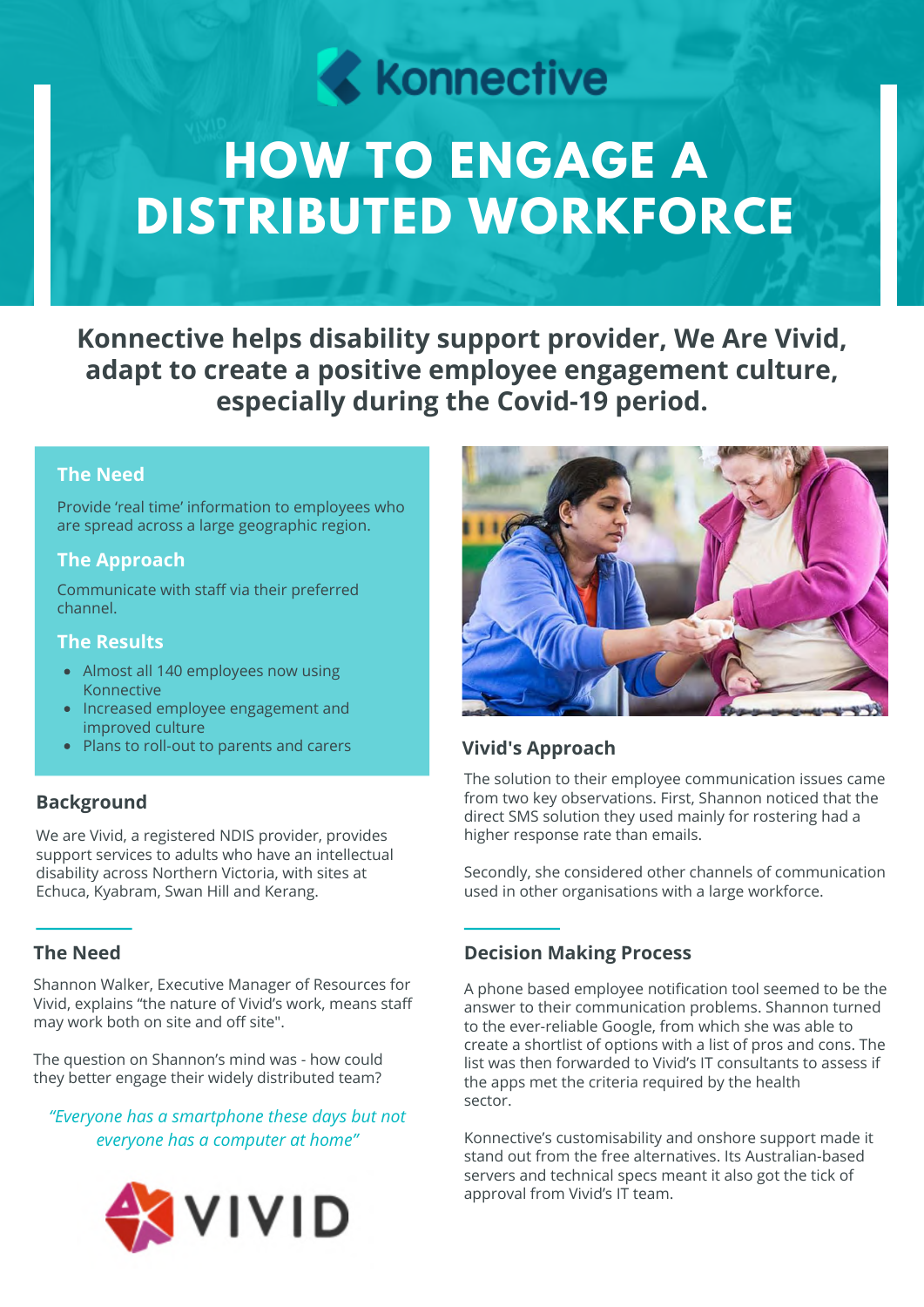

#### **Implementation**

"Julie sat down... and did an hour or so walkthrough" with Shannon and the other would-be admins. After a quick trial on a small sample size, Konnective was rolled out to Vivid's 140 staff in October 2019.

Since then any questions or issues have been responded to and resolved promptly. Shannon describes an early issue where we "needed to increase our member limit." The turnaround time was "within the day or next day" and that level of prompt support has remained constant over the last eight months.

## **Staff Response**

*"We find that we get a really good uptake because people can respond then and there"*

Encouraging staff to adopt new tools can be challenging. However, an almost 90% take up rate of Konnective by Vivid's team suggests the desire for better communications was there.

Shannon now pre-enrols new staff and learning how to use Konnective is part of the onboarding process. Surprisingly, despite the broad age range within Vivid's team, there's been no negative feedback.





## **How Konnective Has Helped**

Vivid now uses Konnective to share team updates, broadcast company announcements and to support their employee engagement program.

For Shannon, the stand out feature of Konnective has been its customizability, ensuring their messages reach the "right people and (managers) get the right responses". She's conscious that when people receive notices that are "not relevant to them... (that's when) they tune out" and often miss the truly important updates. The ability to define clear user groups within Konnective has reduced the noise and resulted in better engagement across the board.

Overall, Konnective has been a "huge time saver". The ease of being able to "go in and download who's responded" when they've asked for staff responses has made data collection and data integrity a lot less burdensome.

Shannon also sees Konnective's use from an emergency planning perspective such as on high heat or health alert days. Previously a situation like that would have meant hours of individual phone calls. Now, with Konnective, the same effect can be achieved with a single broadcast message.